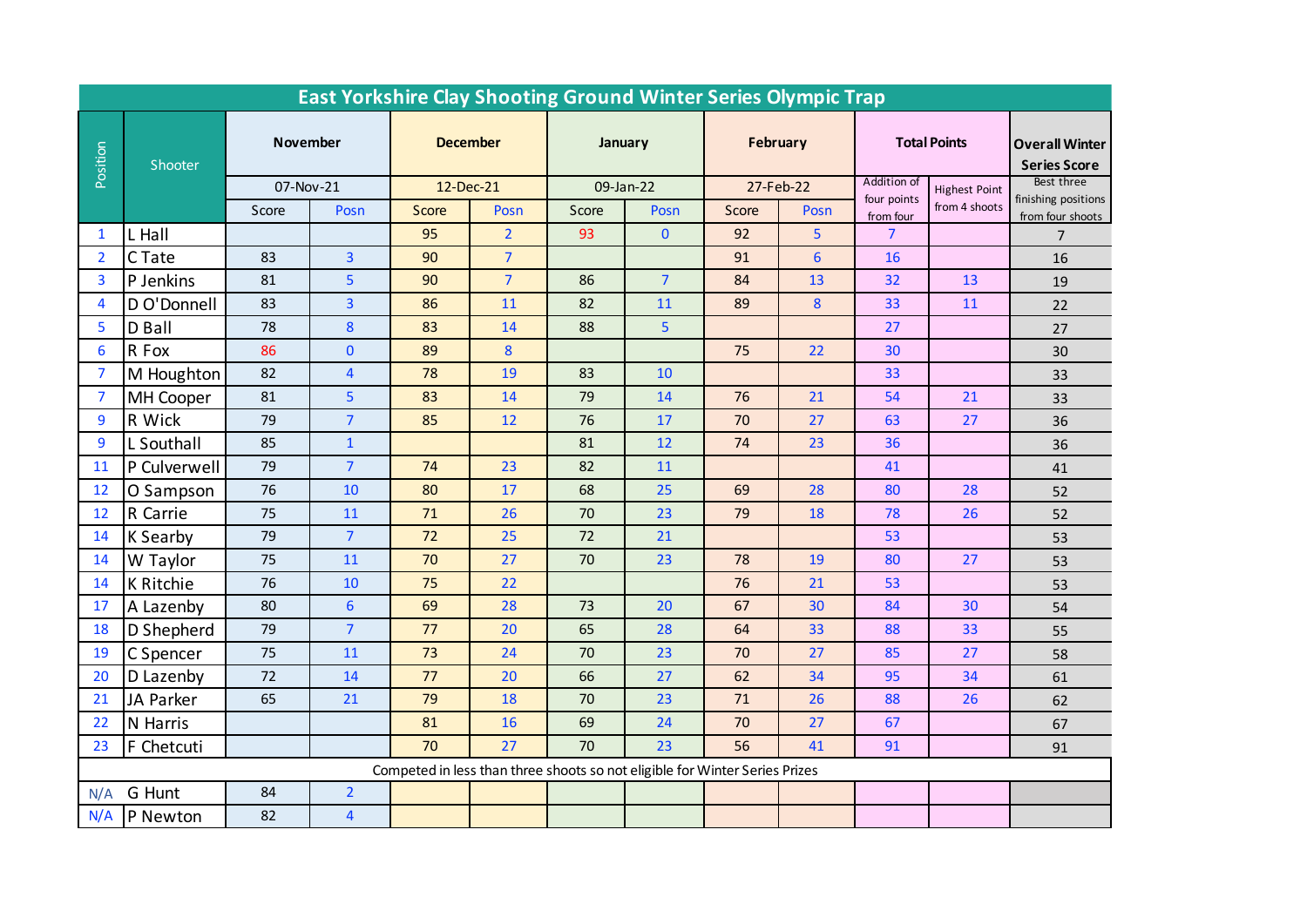| N/A | L Powell          | 80     | $6\phantom{1}$ |    |                |                |                  |    |                |  |  |
|-----|-------------------|--------|----------------|----|----------------|----------------|------------------|----|----------------|--|--|
| N/A | H Patterson       | 80     | $6\phantom{1}$ |    |                |                |                  |    |                |  |  |
| N/A | R Jones           | 75     | 11             |    |                |                |                  |    |                |  |  |
| N/A | M Keeys           | 73     | 13             |    |                |                |                  |    |                |  |  |
| N/A | P Insley          | 73     | 13             |    |                |                |                  |    |                |  |  |
| N/A | C McReynold       | 76     | 10             |    |                |                |                  | 79 | 18             |  |  |
| N/A | J Hutchinson      | 71     | 15             |    |                |                |                  |    |                |  |  |
| N/A | E Dixon           | 68     | 18             |    |                |                |                  |    |                |  |  |
| N/A | C McReynold       | 76     | 10             |    |                |                |                  | 79 | 18             |  |  |
| N/A | P Woodhead        | 61     | 25             |    |                |                |                  | 73 | 24             |  |  |
| N/A | M Riley           | $72\,$ | 14             |    |                |                |                  | 69 | 28             |  |  |
| N/A | T Green           | 52     | 34             |    |                |                |                  | 53 | 44             |  |  |
| N/A | M Snape           | 55     | 31             |    |                |                |                  |    |                |  |  |
| N/A | M Wixey           |        |                | 97 | $\mathbf 0$    |                |                  | 90 | $\overline{7}$ |  |  |
| N/A | S Scott           |        |                | 96 | $\mathbf{1}$   |                |                  | 90 | $\overline{7}$ |  |  |
| N/A | N Hales           |        |                | 96 | $\mathbf 1$    |                |                  |    |                |  |  |
| N/A | T Betts           |        |                | 94 | $\overline{3}$ |                |                  | 94 | $\overline{3}$ |  |  |
| N/A | M Bovingdon       |        |                | 94 | $\overline{3}$ |                |                  | 96 | $\mathbf 1$    |  |  |
| N/A | E Seward          |        |                | 91 | $6\phantom{a}$ |                |                  | 90 | $\overline{7}$ |  |  |
| N/A | M Doughty         |        |                | 89 | 8              | 88             | 5                |    |                |  |  |
| N/A | A Seward          |        |                | 89 | 8              |                |                  |    |                |  |  |
| N/A | G Roberts         |        |                | 88 | $\overline{9}$ |                |                  | 87 | 10             |  |  |
| N/A | D Campey          |        |                | 86 | 11             | 87             | $6\phantom{1}6$  |    |                |  |  |
| N/A | S Corner          |        |                | 84 | 14             |                |                  | 96 | $\mathbf{1}$   |  |  |
| N/A | R Bright          |        |                | 80 | 17             |                |                  | 75 | 22             |  |  |
|     | $N/A$   A Heading |        |                |    |                | 91             | $\overline{2}$   | 94 | $\overline{3}$ |  |  |
|     | N/A J Bailey      |        |                |    |                | 85             | $\boldsymbol{8}$ | 81 | 16             |  |  |
| N/A | O Humphreys       |        |                |    | 84             | $\overline{9}$ |                  |    |                |  |  |
| N/A | N Eaton           |        |                |    |                | 83             | 10               |    |                |  |  |
| N/A | M Robinson        |        |                |    |                | 82             | 11               | 86 | 11             |  |  |
| N/A | E Ross            |        |                |    |                | 81             | 12               | 97 | $\pmb{0}$      |  |  |
| N/A | D Molnar          |        |                |    |                | 77             | 16               |    |                |  |  |